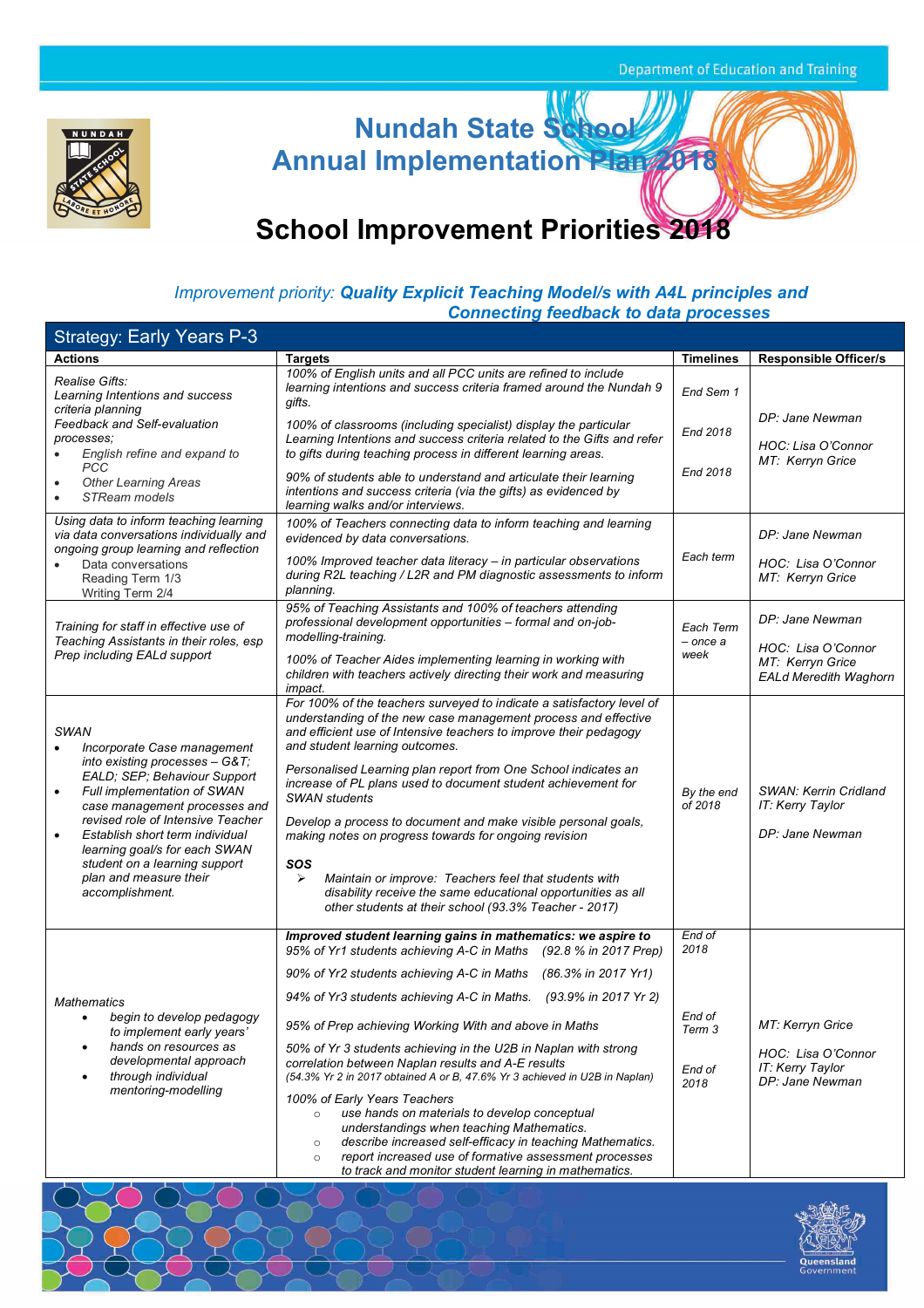### *Improvement priority: Quality Explicit Teaching Model/s with A4L principles and Connecting feedback to data processes*

| Strategy: Senior School 4-6 (differentiation focus)                                                                                                                                                                                                                                                                                                                                               |                                                                                                                                                                                                                                                                                                                                                                                                                                                                                                                                                                                                           |                       |                                                                  |  |  |
|---------------------------------------------------------------------------------------------------------------------------------------------------------------------------------------------------------------------------------------------------------------------------------------------------------------------------------------------------------------------------------------------------|-----------------------------------------------------------------------------------------------------------------------------------------------------------------------------------------------------------------------------------------------------------------------------------------------------------------------------------------------------------------------------------------------------------------------------------------------------------------------------------------------------------------------------------------------------------------------------------------------------------|-----------------------|------------------------------------------------------------------|--|--|
| <b>Actions</b>                                                                                                                                                                                                                                                                                                                                                                                    | <b>Targets</b>                                                                                                                                                                                                                                                                                                                                                                                                                                                                                                                                                                                            | <b>Timelines</b>      | <b>Responsible Officer/s</b>                                     |  |  |
| <b>Explicit Instructional Model</b><br>Whole school priority<br>Aligned to work of STAR teams                                                                                                                                                                                                                                                                                                     | 100% teachers referencing the explicit teaching model and aligning                                                                                                                                                                                                                                                                                                                                                                                                                                                                                                                                        |                       | DP: Shona Arneil                                                 |  |  |
|                                                                                                                                                                                                                                                                                                                                                                                                   | to STAR team work during supervision visits and coaching<br>conversations                                                                                                                                                                                                                                                                                                                                                                                                                                                                                                                                 | <b>Term 1-4</b>       | <b>HOC:Cath Worthington</b><br>LT: Alex Moran                    |  |  |
| <b>Realise Gifts:</b><br>Learning Intentions and success<br>criteria planning<br>Feedback and Self-evaluation                                                                                                                                                                                                                                                                                     | 100% of English units and all PCC units are refined to include<br>learning intentions and success criteria framed around the Nundah 9<br>qifts.<br>100% of classrooms (including specialist) display the particular                                                                                                                                                                                                                                                                                                                                                                                       | Term 1                | DP: Shona Arneil                                                 |  |  |
| processes;<br>English refine and expand to<br><b>PCC</b>                                                                                                                                                                                                                                                                                                                                          | Learning Intentions and success criteria related to the Gifts and refer<br>to gifts during teaching process in different learning areas.                                                                                                                                                                                                                                                                                                                                                                                                                                                                  | Term <sub>3</sub>     | <b>HOC:Cath Worthington</b>                                      |  |  |
| <b>Other Learning Areas</b><br><b>STReam</b><br>$\bullet$                                                                                                                                                                                                                                                                                                                                         | 100% Year Level representation during collaborative mapping of LI<br>and sc to Gifts to build momentum and vertical alignment                                                                                                                                                                                                                                                                                                                                                                                                                                                                             |                       | LT: Alex Moran                                                   |  |  |
| <b>Health and Physical Education</b><br>Music<br>$\bullet$                                                                                                                                                                                                                                                                                                                                        | 75% Students articulating LI-sc (within gifts) in classroom context as<br>evidenced by learning walks and/or interviews                                                                                                                                                                                                                                                                                                                                                                                                                                                                                   |                       |                                                                  |  |  |
| Oral language: Active listening and                                                                                                                                                                                                                                                                                                                                                               | 75% of teachers providing opportunities for students to engage in<br>oral language through collaborative tasks                                                                                                                                                                                                                                                                                                                                                                                                                                                                                            |                       | DP: Shona Arneil                                                 |  |  |
| accountable talk<br>Before, during and after writing<br>Linking to A4L work                                                                                                                                                                                                                                                                                                                       | 100% teachers track the Aspects of Speaking from the literacy<br>continuum across cohorts                                                                                                                                                                                                                                                                                                                                                                                                                                                                                                                 | <b>End Term</b><br>4  | <b>HOC:Cath Worthington</b><br>LT: Alex Moran                    |  |  |
|                                                                                                                                                                                                                                                                                                                                                                                                   | 100% of teachers reflecting on practice as per Literacy reflection tool                                                                                                                                                                                                                                                                                                                                                                                                                                                                                                                                   |                       |                                                                  |  |  |
| <b>SWAN</b><br>Effective development and use of<br>$\bullet$<br>Mindfulness rooms<br>Incorporate Case management<br>$\bullet$<br>into existing processes - G&T<br>EALD; SEP; Behaviour Support<br>Full implementation of SWAN<br>$\bullet$<br>case management processes and<br>revised role of Intensive Teacher<br>Establish short term individual<br>$\bullet$<br>learning goal/s for each SWAN | Targetted students accessing mindfulness room and sensory space<br>100% of the teachers surveyed to indicate a satisfactory level of<br>understanding of the new case management process and effective<br>and efficient use of Intensive teachers to improve their pedagogy<br>and student learning outcomes.<br>Personalised Learning plan report from OneSchool indicates an<br>increase of PL plans used to document student achievement for<br><b>SWAN</b> students<br>Develop a process to document and make visible personal goals,<br>making notes on progress towards for ongoing revision<br>SOS | By the End<br>of 2018 | DP: Shona Arneil<br>SWAN: : Kerrin Cridland<br>IT: Kim Burton    |  |  |
| student on a learning support<br>plan and measure their<br>accomplishment.                                                                                                                                                                                                                                                                                                                        | Maintain or improve: Teachers feel that students with<br>⋗<br>disability receive the same educational opportunities as all<br>other students at their school (93.3% Teacher - 2017)                                                                                                                                                                                                                                                                                                                                                                                                                       |                       |                                                                  |  |  |
| Data<br>Using data to inform teaching learning<br>via data conversations individually and                                                                                                                                                                                                                                                                                                         | Data collection formalised through establishment of tracking of<br>cohorts to analyse and inform goals and new spreadsheets                                                                                                                                                                                                                                                                                                                                                                                                                                                                               |                       |                                                                  |  |  |
| ongoing group learning and reflection<br>Data conversations                                                                                                                                                                                                                                                                                                                                       | 100% staff participation in Know you Learner sessions are now using<br>dashboard                                                                                                                                                                                                                                                                                                                                                                                                                                                                                                                          | Term 1                | DP: Shona Arneil                                                 |  |  |
| Reading Term 1/3<br>Writing Term 2/4<br>Formal and informal teacher                                                                                                                                                                                                                                                                                                                               | 100% Improved teacher data literacy - in particular observations<br>during R2L teaching / L2R and PM diagnostic assessments to inform<br>planning                                                                                                                                                                                                                                                                                                                                                                                                                                                         | End 2018              | <b>HOC:Cath Worthington</b><br>LT: Alex Moran                    |  |  |
| observations to inform teaching<br>practice and student learning<br>outcomes                                                                                                                                                                                                                                                                                                                      | 100% of student goals set from previous units' data (English-<br>receptive and productive) to inform targets and track cohorts                                                                                                                                                                                                                                                                                                                                                                                                                                                                            |                       |                                                                  |  |  |
| <b>Resourcing-</b> Maths resourcing for<br>hands on materials to support best<br>practice (concrete/pictorial/abstract)                                                                                                                                                                                                                                                                           | 100% of students and teachers have access to appropriate<br>resources for moving student mathematical understandings<br>(concrete to pictorial to abstract)<br>Teachers have access to quality maths curriculum examples,                                                                                                                                                                                                                                                                                                                                                                                 | <b>End Term</b><br>1  | HOC:Cath Worthington<br>TL: Alex Moran<br><b>MT Kerryn Grice</b> |  |  |
|                                                                                                                                                                                                                                                                                                                                                                                                   | pedagogical models and diagnostic tools to begin to use.                                                                                                                                                                                                                                                                                                                                                                                                                                                                                                                                                  |                       |                                                                  |  |  |



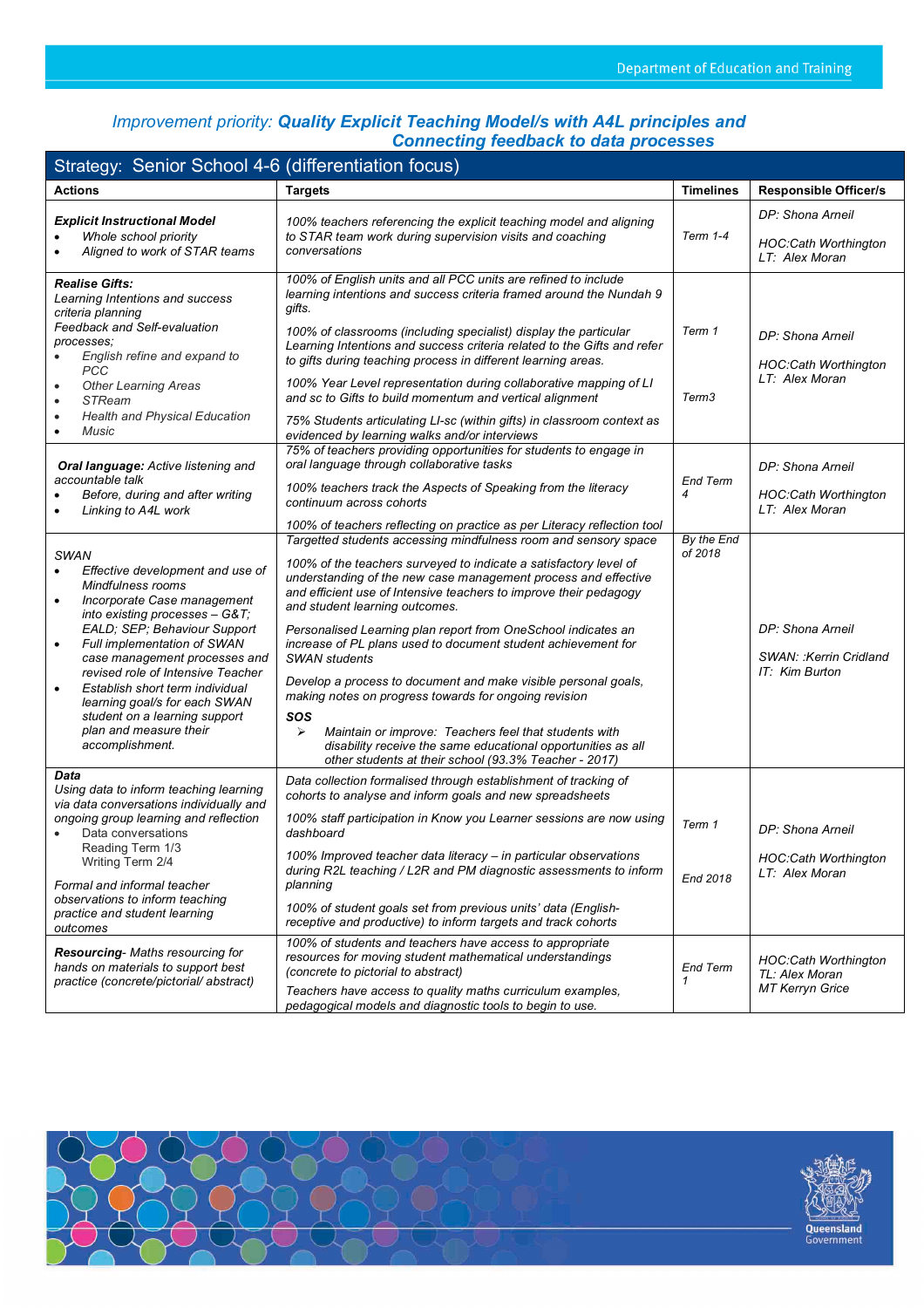#### *Improvement priority: Quality Explicit Teaching Model/s with A4L principles and Connecting feedback to data processes*

| Strategy: STAR Teams: pedagogical research and play                                                                                                                                                                                                                                                                                                                                                                                                                                                                                                                                                                                     |                                                                                                                                                                                                                                                                                                                                                                                                                                                                                                                                                                                                                                                                                                                                                                                                                                                                                                                                                                                                                                                                                                                         |                                   |                                                     |  |
|-----------------------------------------------------------------------------------------------------------------------------------------------------------------------------------------------------------------------------------------------------------------------------------------------------------------------------------------------------------------------------------------------------------------------------------------------------------------------------------------------------------------------------------------------------------------------------------------------------------------------------------------|-------------------------------------------------------------------------------------------------------------------------------------------------------------------------------------------------------------------------------------------------------------------------------------------------------------------------------------------------------------------------------------------------------------------------------------------------------------------------------------------------------------------------------------------------------------------------------------------------------------------------------------------------------------------------------------------------------------------------------------------------------------------------------------------------------------------------------------------------------------------------------------------------------------------------------------------------------------------------------------------------------------------------------------------------------------------------------------------------------------------------|-----------------------------------|-----------------------------------------------------|--|
| <b>Actions</b>                                                                                                                                                                                                                                                                                                                                                                                                                                                                                                                                                                                                                          | <b>Targets</b>                                                                                                                                                                                                                                                                                                                                                                                                                                                                                                                                                                                                                                                                                                                                                                                                                                                                                                                                                                                                                                                                                                          | <b>Timelines</b>                  | Responsible<br>Officer/s                            |  |
| Collaborative - Cooperative Team<br>Develop/Research the model for<br>$\bullet$<br>action; identify goals and<br>establish milestones.<br>Sub-groups working on 'learning<br>$\bullet$<br>sprints' (Simon Breakspear)<br>Qualitative and quantitative data<br>$\bullet$<br>collected to measure student<br>growth and refine practice                                                                                                                                                                                                                                                                                                   | 100% of STAR team teachers moving from experimentation with<br>cooperative and collaborative strategies and teaching tools to extend<br>their learning to collection of data to measure growth using a variety of<br>data collection tools.<br>3 x teachers using flexible learning spaces to encourage student agency<br>and collaboration<br>SOS<br>Maintain or improve: Teachers at this school feel confident in<br>⋗<br>applying evidence base teaching and learning practices (93.3%<br>Teacher - 2017)                                                                                                                                                                                                                                                                                                                                                                                                                                                                                                                                                                                                           | End 2018                          | DP: Shona Arneil and<br>LT: Alex Moran              |  |
| Assessment for Learning and<br>Connecting Feedback to data<br>Establish consistent use of A4L<br>$\bullet$<br>strategies in writing and expand<br>into practices for Reading and<br>other KLAs<br>Research, trial and share best<br>$\bullet$<br>practice methods for eliciting and<br>using student feedback to<br>teachers.<br>Explore and trial A4L strategies<br>$\bullet$<br>that can be used in any lesson to<br>ascertain starting points, where<br>learning is at or what next<br>Collect video footage of effective<br>$\bullet$<br>practice useful for induction,<br>coaching, mentoring and<br>professional learning-sharing | 100% classroom teachers are using A4L in writing and 30% have trialled<br>A4L processes in other learning areas.<br>5 teachers using student feedback, to adjust teaching and exploring a<br>repertoire of A4L strategies in regular lessons<br>SOS:<br>⋗<br>Maintain: Teachers at this school feel confident using student<br>assessment data to improve student achievement - 100% (2017<br>teachers)<br>Maintain or improve: Teachers at this school provide me with<br>⋗<br>useful feedback about my school work (96.3% students - 2017)<br>Maintain or improve: Teachers at this school help me understand<br>⋗<br>how I am assessed at this school (96.3% - students - 2017)<br>Improve: Teachers at this school provide my child with useful<br>⋗<br>feedback about his/her school work (88.4% parents - 2017)<br>Suitable footage of student learning, reflecting and staff practice and<br>reflection (at least 3 samples) collected and used for teacher<br>development. (consider using coaching model to record reflections)                                                                                | End term 2<br>2018<br>End of 2018 | MT:Kerryn Grice and<br>HOC: Lisa O'Connor           |  |
| <b>Higher Order Questioning (and</b><br>reciprocal teaching-reading)<br>Develop/Research the model for<br>action; identify goals and<br>establish milestones.<br>Implement intended actions and<br>$\bullet$<br>trial the use of strategies<br>Share successes and new<br>٠<br>learnings with the wider school                                                                                                                                                                                                                                                                                                                          | Agreement on tool/s and implementation of to gather baseline data and<br>the instrument to be used to measure the effectiveness of change in<br>teaching - learning practices / within pedagogies<br>100% of the team engaged in the process based on the inquiry stance for<br>the development of signature pedagogies for HOQ<br>100% of the team committed to implementing strategies, collecting data<br>and sharing practice with the team and peers.<br>SOS<br>⋗<br>Maintain or improve: Teachers at this school feel confident in<br>applying evidence base teaching and learning practices (93.3%<br>Teacher - 2017)<br>⋗<br>Maintain or improve: Teachers at this school challenge me to<br>think (95% Student - 2017)                                                                                                                                                                                                                                                                                                                                                                                         | End Term 1<br>End 2018            | DP: Jane Newman<br>and<br>HOC: Cathy<br>Worthington |  |
| Intrinsic Motivation and Growth<br><b>Mindset Team</b><br>explore mindfulness, growth<br>mindset, links to CT and optimism<br>gifts<br>Choice Theory - staff and student<br>$\bullet$<br>champions                                                                                                                                                                                                                                                                                                                                                                                                                                      | Opportunity for teacher leadership of different aspects<br>Level of teacher engagement in first Parent information sessions as co-<br>presenters and training student leaders<br>Level of engagement for baseline levels of parent awareness and training<br>sessions - Ivan Honey; DR Phil Jauncey and Take Charge<br>SOS:<br>⋗<br>Maintain or improve: Teachers at this school motivate my child to<br>learn 92.6% (parents 2017)/ me 98.5% (2017 students)<br>Maintain or improve: Teachers at this school are interested in my<br>⋗<br>child's wellbeing 94.2% (parents 2017) / care about me 100%<br>(2017 students)<br>Improve: Teachers encourage me to take an active role in my<br>⋗<br>child's education 85.3 % (parents 2017)<br>Maintain: Teachers encourage me to do my best 98.8% (2017<br>⋗<br>students)<br>Improve: This school has a strong sense of community 85.5%<br>⋗<br>(2017 parents) / encourages me to be a good community member<br>98.8% maintain (2017 students)<br>Maintain or Improve: This school celebrates student<br>⋗<br>achievements 95.7% (2017 parents) and 98.8% (2017 students) | End 2018                          | SWAN: Kerrin<br>Cridland and<br>P: Deb Cox          |  |

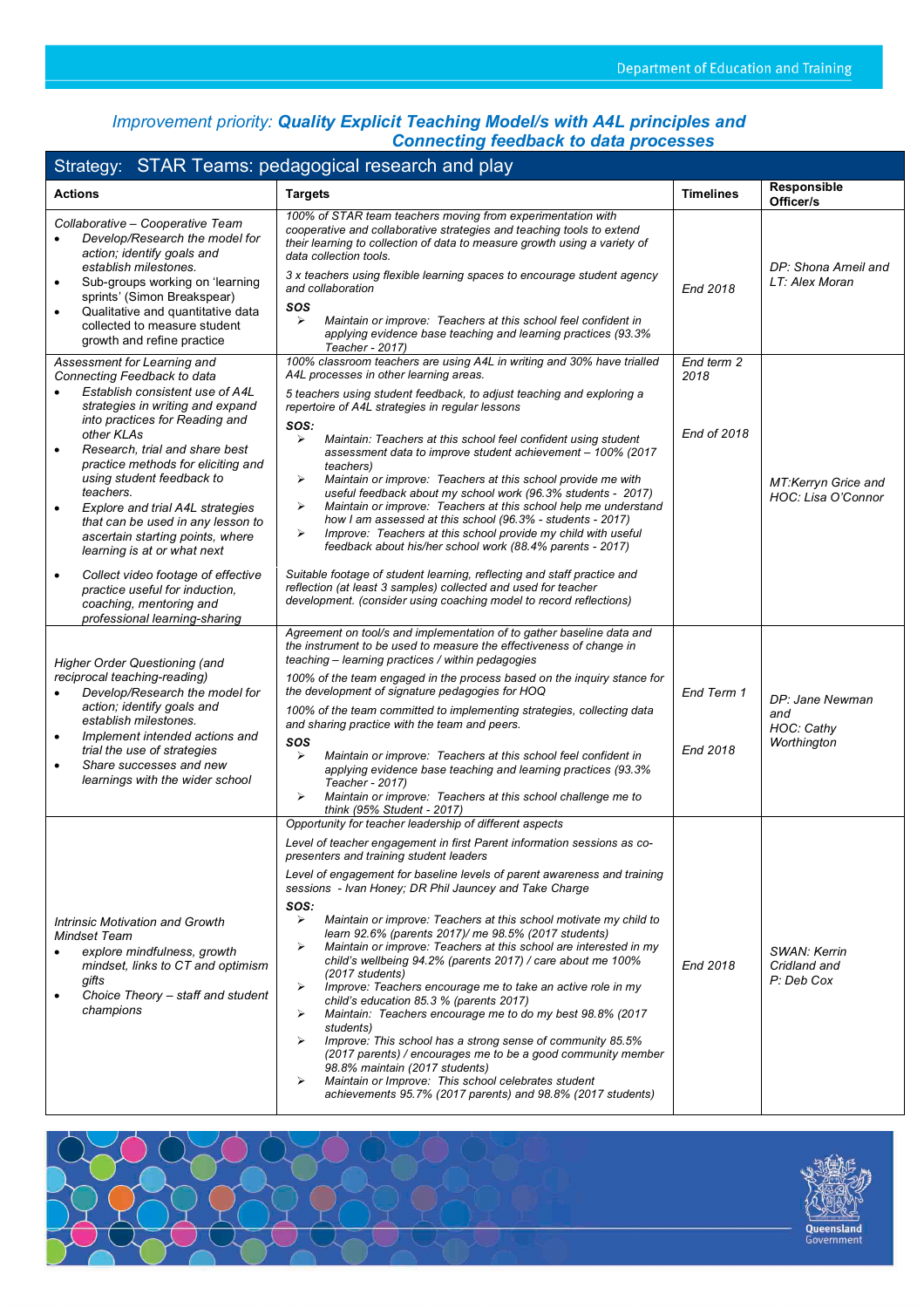Queensland<br>Government

## *Improvement priority: Reading and Writing: Literacy pedagogy esp. U2B-C+ students*

### Strategy: Early Years P-3

| onalogy. Lany rodro r o                                                                                                                                                                                    |                                                                                                                                                                                                                                                                                                                 |                         | Responsible                                     |
|------------------------------------------------------------------------------------------------------------------------------------------------------------------------------------------------------------|-----------------------------------------------------------------------------------------------------------------------------------------------------------------------------------------------------------------------------------------------------------------------------------------------------------------|-------------------------|-------------------------------------------------|
| <b>Actions</b>                                                                                                                                                                                             | <b>Targets</b>                                                                                                                                                                                                                                                                                                  | <b>Timelines</b>        | Officer/s                                       |
| Signature Pedagogies for Reading<br>and Writing (Reading to Learn,<br>Learning to Read)<br><b>Focus Enhancements for</b><br>teacher-student engagement<br>And<br>C+ students to be extended in<br>learning | 100% of P-3 Teachers using signature pedagogies in English to great<br>effect honouring intent of processes and adjusting to suit student<br>needs                                                                                                                                                              | <b>End of Term</b><br>4 |                                                 |
|                                                                                                                                                                                                            | 100% of P-3 Teachers enhancing or refining their practice in<br>accordance with their individual Professional Development Plans                                                                                                                                                                                 | <b>End of Term</b>      | DP: Jane Newman<br>HOC: Lisa                    |
|                                                                                                                                                                                                            | 100% of P-3 Teachers observed teaching signature pedagogies to<br>enhance practice using Quality Standards; noting strengths, areas for<br>refinement and adjustments made, and extensions for C+ students<br>Term 1 - Reading to Learn - all stages of mini-cycle<br>Term 2 - Learning to Reading - all phases | Term 1 and 2            | O'Connor<br>MT Kerryn Grice                     |
|                                                                                                                                                                                                            | 100% of Prep students assessed in oral language with follow up<br>intervention in place for students below developmental standard.                                                                                                                                                                              | Each Sem                | DP: Jane Newman                                 |
| Oral Language                                                                                                                                                                                              | 100% of P-3 Teachers understand and use the school processes for<br>tracking students' oral language development.                                                                                                                                                                                               | <b>End of Term</b><br>3 | HOC: Lisa<br>O'Connor<br>MT Kerryn Grice        |
|                                                                                                                                                                                                            | 100% of P-3 Teachers using personal goals for Reading and Writing                                                                                                                                                                                                                                               | Each Sem                |                                                 |
|                                                                                                                                                                                                            | 75-85 % of Prep students achieving Working With and above in<br>English and Receptive and Productive modes (review Mid year)                                                                                                                                                                                    |                         |                                                 |
|                                                                                                                                                                                                            | Average of 87% of year 1 to 3 students achieving A-C in English<br>overall and both Receptive and Productive Modes                                                                                                                                                                                              | Mid and End<br>of 2018  |                                                 |
| Know the Learners (Goal setting                                                                                                                                                                            | Year One: Aspire for 89% A-C in English Overall<br>A standard - aspire to 11% (from 4% at end of Prep)<br>B standard - aspire to 38% (from 31% at end of Prep)<br>C standard - aspire to drop to 39% (down from 46% end Prep)<br>below level - aspire to reduce to 11% from 17% (end of Prep)                   |                         |                                                 |
| processes)<br><b>Personal Goals</b><br>A-E goals<br>$\bullet$                                                                                                                                              | Yr 2: Aspire for 85% A-C in English Overall<br>A standard aspire to 15% (end of Yr 1 - 11%%<br>B standard aspire to 28% (end of Yr 1 - 22%                                                                                                                                                                      |                         | DP: Jane Newman                                 |
| Calibration processes during<br>$\bullet$<br>planning to ensure thorough<br>knowledge of texts and before<br>Marking to ensure consistency to                                                              | C standard aspire to reduce to 42% (end yr 1 - 43%)<br>Below level: - target 15% (end of Yr 1 24%)<br>Yr 3 Aspire for 95% A-C in English Overall                                                                                                                                                                |                         | HOC: Lisa<br>O'Connor<br><b>MT Kerryn Grice</b> |
| Australian standards and within                                                                                                                                                                            | A standard - aspire 27% (21% at the end of Yr 2)<br>B standard - aspire to 32% (31% at the end of Yr 2)<br>C standard - aspire to decrease to 36% (43% at the end of Yr 2)<br>below level – aspire to decrease to 5%. (8% End of Yr 2)                                                                          |                         |                                                 |
|                                                                                                                                                                                                            | 53% of U2B of year 3 students in Naplan Reading<br>PM Aspirations for end of prep - 60% reaching PM level 5 or<br>$\circ$                                                                                                                                                                                       | End Term 3              |                                                 |
|                                                                                                                                                                                                            | above and 65% reaching regional benchmark (level 4)<br>PM Aspirations for end Year 1 - to achieve 70% (ie 16 +) from<br>$\circ$<br>58% reaching regional benchmarks<br>PM Aspirations for end Year 2 - to achieve 77% (ie 23+) from<br>$\circ$<br>69% to reach regional benchmarks                              | Mid and End<br>Semester |                                                 |
|                                                                                                                                                                                                            | Trained mentor teachers allocated mentee teachers                                                                                                                                                                                                                                                               |                         |                                                 |
| Coaching embedding training                                                                                                                                                                                | 100% staff trained in Peer Coaching are able to access full triad<br>coaching process each semester                                                                                                                                                                                                             | Term 1                  | DP: Jane Newman                                 |
| Coaching and Mentoring in action<br>for teachers and aides- maintain                                                                                                                                       | Remainder of staff trained in Peer Coaching<br>sos                                                                                                                                                                                                                                                              | Term 2                  | HOC: Lisa<br>O'Connor                           |
| peer coaching triads and mentors                                                                                                                                                                           | ⋗<br>Improve: Teachers at his school have opportunities to<br>develop new and better ways of doing their job (86.7%<br>Teachers $-2017$ )                                                                                                                                                                       | Term 3                  | <b>MT Kerryn Grice</b>                          |
| Perceptual Motor Program                                                                                                                                                                                   | Pre and Post testing of Prep and Year 1 students measuring<br>consistency with performance of basic motor tasks in accordance with<br>age milestone and figures.                                                                                                                                                | End of 2018             | DP: Jane Newman                                 |
|                                                                                                                                                                                                            | Preps: 20% increase in student ability to perform basic motor tasks.<br>Yr 1: 95%% of students demonstrating increase in number of reps per<br>skill performed with control compared with baseline data collected.                                                                                              |                         |                                                 |
|                                                                                                                                                                                                            | Comparison of 2018 AEDC data collection in the area of Physical<br>Wellbeing with that of the last collection (10.2% of student vulnerable)                                                                                                                                                                     | Term 3                  |                                                 |
|                                                                                                                                                                                                            |                                                                                                                                                                                                                                                                                                                 |                         |                                                 |

W Uni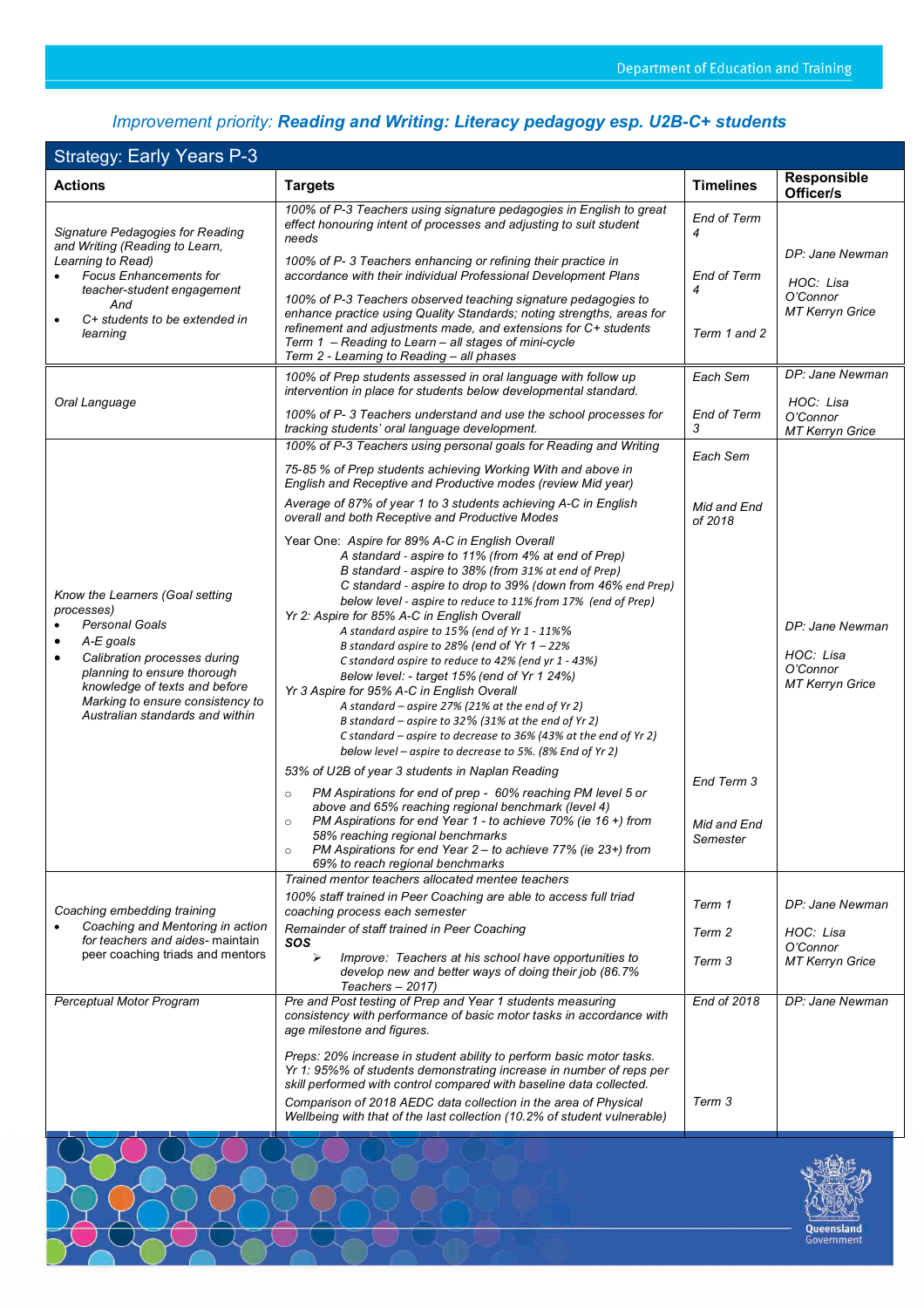## *Improvement priority: Reading and Writing: Literacy pedagogy esp. U2B-C+ students*

|                                                                                                                                                                                                                                                                                                                                                                                                                                                                                                                | <b>Strategy: Senior School 4-6</b>                                                                                                                                                                                                                                                                                                                                                                                                                                                                                                                                                                                                                                                                                                                                                                                                                                                                                                                                                                                                                                                                                                                                                                                                                                                                                                                                                                                                                                       |                                    |                                                               |  |  |
|----------------------------------------------------------------------------------------------------------------------------------------------------------------------------------------------------------------------------------------------------------------------------------------------------------------------------------------------------------------------------------------------------------------------------------------------------------------------------------------------------------------|--------------------------------------------------------------------------------------------------------------------------------------------------------------------------------------------------------------------------------------------------------------------------------------------------------------------------------------------------------------------------------------------------------------------------------------------------------------------------------------------------------------------------------------------------------------------------------------------------------------------------------------------------------------------------------------------------------------------------------------------------------------------------------------------------------------------------------------------------------------------------------------------------------------------------------------------------------------------------------------------------------------------------------------------------------------------------------------------------------------------------------------------------------------------------------------------------------------------------------------------------------------------------------------------------------------------------------------------------------------------------------------------------------------------------------------------------------------------------|------------------------------------|---------------------------------------------------------------|--|--|
| <b>Actions</b>                                                                                                                                                                                                                                                                                                                                                                                                                                                                                                 | <b>Targets</b>                                                                                                                                                                                                                                                                                                                                                                                                                                                                                                                                                                                                                                                                                                                                                                                                                                                                                                                                                                                                                                                                                                                                                                                                                                                                                                                                                                                                                                                           | <b>Timelines</b>                   | Responsible<br>Officer/s                                      |  |  |
|                                                                                                                                                                                                                                                                                                                                                                                                                                                                                                                | Trained mentor teachers allocated mentee teachers                                                                                                                                                                                                                                                                                                                                                                                                                                                                                                                                                                                                                                                                                                                                                                                                                                                                                                                                                                                                                                                                                                                                                                                                                                                                                                                                                                                                                        |                                    |                                                               |  |  |
| Coaching embedding training<br>Coaching and Mentoring in<br>action for teachers and<br>aides- maintain peer<br>coaching triads and mentors                                                                                                                                                                                                                                                                                                                                                                     | 100% staff trained in Peer Coaching are able to access full triad<br>coaching process each semester and where chosen each term                                                                                                                                                                                                                                                                                                                                                                                                                                                                                                                                                                                                                                                                                                                                                                                                                                                                                                                                                                                                                                                                                                                                                                                                                                                                                                                                           | Term 1                             | DP: Shona Arneil                                              |  |  |
|                                                                                                                                                                                                                                                                                                                                                                                                                                                                                                                | Remainder of staff trained in Peer Coaching<br>SOS                                                                                                                                                                                                                                                                                                                                                                                                                                                                                                                                                                                                                                                                                                                                                                                                                                                                                                                                                                                                                                                                                                                                                                                                                                                                                                                                                                                                                       | Term 2                             | HOC: Cath<br>Worthington                                      |  |  |
|                                                                                                                                                                                                                                                                                                                                                                                                                                                                                                                | $\blacktriangleright$<br>Improve: Teachers at his school have opportunities to develop<br>new and better ways of doing their job (86.7% Teachers -<br>2017)                                                                                                                                                                                                                                                                                                                                                                                                                                                                                                                                                                                                                                                                                                                                                                                                                                                                                                                                                                                                                                                                                                                                                                                                                                                                                                              | Term 3                             | LT Alex Moran                                                 |  |  |
| Signature Pedagogies (Reading to<br>Learn and Learning to Read)- depth<br>through collaboration                                                                                                                                                                                                                                                                                                                                                                                                                | 100% of teachers enhancing or refining practice with the inclusion of<br>collaborative activities and oral language opportunities                                                                                                                                                                                                                                                                                                                                                                                                                                                                                                                                                                                                                                                                                                                                                                                                                                                                                                                                                                                                                                                                                                                                                                                                                                                                                                                                        |                                    | DP: Shona Arneil                                              |  |  |
| <b>Reading Comprehension</b>                                                                                                                                                                                                                                                                                                                                                                                                                                                                                   | 100% new teachers participating in Watching Others Work or<br>Coaching or Mentoring or Induction to refining their signature<br>pedagogies.                                                                                                                                                                                                                                                                                                                                                                                                                                                                                                                                                                                                                                                                                                                                                                                                                                                                                                                                                                                                                                                                                                                                                                                                                                                                                                                              | End 2018                           | HOC: Cath<br>Worthington<br>LT Alex Moran                     |  |  |
| Oral Language                                                                                                                                                                                                                                                                                                                                                                                                                                                                                                  | 100% of staff using the Literacy Continuum in speaking to pull skills for<br>explicit teaching with a view to later tracking student achievement                                                                                                                                                                                                                                                                                                                                                                                                                                                                                                                                                                                                                                                                                                                                                                                                                                                                                                                                                                                                                                                                                                                                                                                                                                                                                                                         | Term 2/4                           | DP: Shona Arneil<br>HOC: Cath<br>Worthington<br>LT Alex Moran |  |  |
| Writing<br>U2B focus through R2L cycle<br>$\bullet$                                                                                                                                                                                                                                                                                                                                                                                                                                                            | 100% of students practicing the writing and editing on demand process                                                                                                                                                                                                                                                                                                                                                                                                                                                                                                                                                                                                                                                                                                                                                                                                                                                                                                                                                                                                                                                                                                                                                                                                                                                                                                                                                                                                    |                                    | DP: Shona Arneil                                              |  |  |
| focus, LIsc explicit; self-evaluation<br>and feedback during individual<br>and re-writes and construction                                                                                                                                                                                                                                                                                                                                                                                                      | NAPLAN U2B Year 5 Aspire to 43% from 16% (2017 Yr 5) up to 25%<br>(Baseline Yr 4 Productive 39%)<br>Year 6 teachers participate in cluster school writing moderation                                                                                                                                                                                                                                                                                                                                                                                                                                                                                                                                                                                                                                                                                                                                                                                                                                                                                                                                                                                                                                                                                                                                                                                                                                                                                                     | Term 3                             | HOC: Cath<br>Worthington<br>LT Alex Moran                     |  |  |
| <b>Goal Setting processes</b><br><b>Personal Goals</b><br>A-E goals set collaboratively by<br>$\bullet$<br>cohort teachers following<br>analysis of student data and<br>'knowing our learner' sessions.<br>Calibration processes during<br>$\bullet$<br>planning to ensure thorough<br>knowledge of texts and before<br>Marking to ensure consistency to<br>Australian standards and within<br>Analysis of Probe students for<br>$\bullet$<br>High end students to identify<br>strengths and gaps in achieving | A-E Receptive<br>Year 6:<br>Aspire to 100% from 95% (yr 5) in A-C standard<br>Aspire to 39 % from 36% (yr 5) in A standard<br>Aspire to 37% from 24% (yr 5) in B standard<br>Aspire to reduce down to 22% from 38% (yr 5) in C standard<br>Year 5: Aspire to 90% from 85% (yr 4) in A-C standard<br>Aspire to 43% in A-B standard from 39%<br>Aspire to reduce below level D-E to 14% from 8%<br>Year 4: Aspire to 90% from 78% (yr 3) in A-C standard<br>Aspire to 25% from 17% in A standard<br>Maintain 60% in standards A-B<br><b>A-E Productive</b><br>Year 6: Aspire to 100% from 98% (yr 5) in A-C standard<br>Aspire to 28% from 22% (yr 5) in A standard<br>Aspire to 49% from 35% (yr 5) in B standard<br>Aspire to reduce down to 31% from 42% (yr 5) in C standard<br>Year 5: Aspire to 95% from 87% (yr 5) in A-C standard<br>Aspire to 25% achieved from 10% in A standard<br>Aspire to reduce below level D-E to 10% from 12%<br>Year 4:<br>Aspire to 90% from 84% (Yr 3) in A-C standard<br>Aspire to 25% achieved from 15% in A standard<br>100% staff engage in data analysis sessions identifying pedagogy to<br>support goal setting each semester<br><b>Probe Reading</b><br>Yr 4<br>Maintain 60% in top working beyond dark green (from 60%)<br>Aspire to 8% from 4% in working above (light green)<br>Yr <sub>5</sub><br>Maintain 55% in top working beyond (from 55%) dark Green<br>Aspire to increase 7% (from 1%) in working above light Green | Mid year<br>review and<br>End 2018 | DP: Shona Arneil<br>HOC: Cath<br>Worthington<br>LT Alex Moran |  |  |

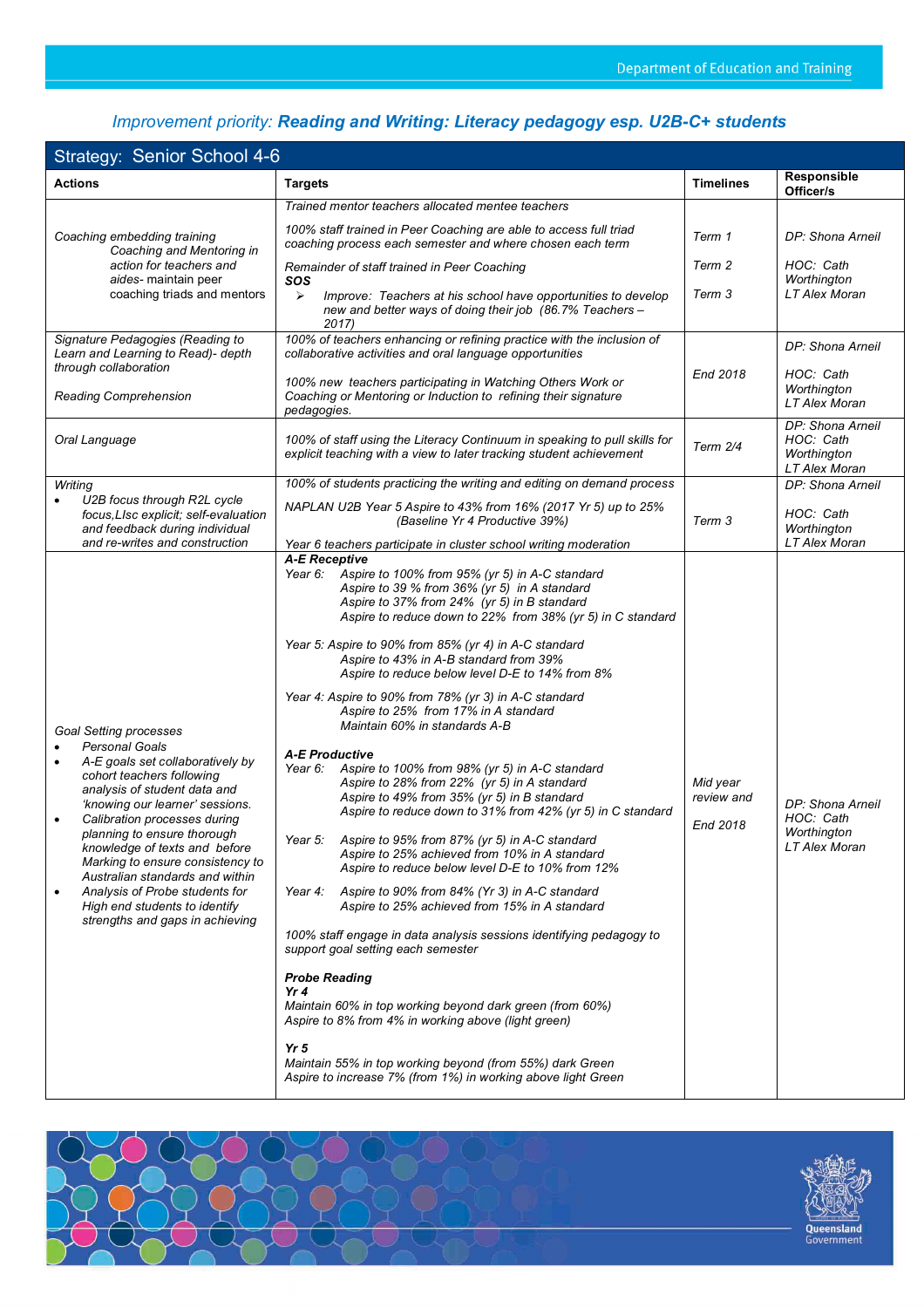### *Improvement priority: Curiosity through Inquiry and Purposefully Connected Curriculum*

| <b>Strategy Early Years P-3 and Senior School 4-6</b>                                                                                                                                                                                                                                    |                                                                                                                                                                                                                                                                                                                                                                                                                                                                                                               |                               |                                                                                                                                |  |
|------------------------------------------------------------------------------------------------------------------------------------------------------------------------------------------------------------------------------------------------------------------------------------------|---------------------------------------------------------------------------------------------------------------------------------------------------------------------------------------------------------------------------------------------------------------------------------------------------------------------------------------------------------------------------------------------------------------------------------------------------------------------------------------------------------------|-------------------------------|--------------------------------------------------------------------------------------------------------------------------------|--|
| <b>Actions</b>                                                                                                                                                                                                                                                                           | <b>Targets</b>                                                                                                                                                                                                                                                                                                                                                                                                                                                                                                | <b>Timelines</b>              | Responsible<br>Officer/s                                                                                                       |  |
| Teaching Resilience and Self-<br><b>Managing Gifts</b><br>Choice Theory<br>Play is the Way<br><b>Rock and Water</b>                                                                                                                                                                      | Reduced number of recorded behaviour incidents from 201/2018 for<br>specific students and whole year levels<br>sos<br>➤<br>Maintain or improve: Students feel accepted by others at my<br>school (90.1% Student - 2017)<br>Improve: Parents feels student behaviour is well managed at<br>➤<br>this school (78.3% Parent - 2017)                                                                                                                                                                              | End of each<br>term           | DP: Jane Newman<br><b>With Team</b><br>DP Shona Arneil<br>with Team                                                            |  |
| <b>Inquiry Learning</b><br>Engage in opportunities to learn<br>about cycles of inquiry and<br>inquiry models                                                                                                                                                                             | Representatives from each STAR team and STReam and leadership<br>Staff to attend all PD<br>Team leaders to attend all PD.                                                                                                                                                                                                                                                                                                                                                                                     | During 2018                   | DP: Jane Newman<br><b>With Team</b><br>DP Shona Arneil<br>with Team                                                            |  |
| Strategy: Working digitally 3/4-6                                                                                                                                                                                                                                                        |                                                                                                                                                                                                                                                                                                                                                                                                                                                                                                               |                               |                                                                                                                                |  |
| SAMR model – Continue the<br>implementation via year level<br>collaborative curriculum planning<br>digital technologies curriculum-<br>Continue implementation to all staff-<br>digital storage and virtual<br>communication, Cybersafe practice<br>Audit and replace aging technologies | 100% teacher awareness of SAMR and TPACK models for planning<br>technological tasks - to improve teacher knowledge and skills<br>100% inclusion of SAMR and TPACK in year level planning so that<br>teachers make the stages of the model explicit to students<br>100% teachers and students learning cybersafe practices for online<br>safety and action plan for students using inappropriate behaviours<br>Replacement schedule of aging technologies - 20% replacement of<br>IWB 20% Replacement of iPads | End 2018                      | Alex Moran<br>DP Shona and<br>Jane                                                                                             |  |
| Yr P-2 Effectively use small class<br>iPad sets and iPad trolleys to<br>streamline development of skills and<br>knowledge of technology practices                                                                                                                                        | 100% use of class/trolley iPads and sequential development of<br>skills/knowledge processes to measure student growth                                                                                                                                                                                                                                                                                                                                                                                         | End Sem1                      | <b>HOC Lisa</b><br>O'Connor<br><b>Alex Moran</b><br>support                                                                    |  |
| Yr 3-6 Effectively use BYO IPads,<br>including equity devices, to facilitate<br>the delivery of the ICT Capabilities,<br>Media and Digital Curriculum through<br>effective planning and delivery                                                                                         | 100% use of BYO IPads to effectively sequence ICT capability across<br>year levels<br>100% of teachers and students using Digital Technologies Curriculum<br>to teach abstraction through data storage<br>SOS<br>➤<br>Maintain or improve: Students as this school feel encourages<br>to use computer and technologies for their learning (97.5%<br>Student - 2017)<br>Maintain: Students use computers and technologies at my<br>➤<br>school for learning (100% Student - 2017                               | End Sem 1                     | <b>HOC Cath</b><br>Worthington<br>Alex Moran<br>support                                                                        |  |
| <b>Strategy: STReam</b>                                                                                                                                                                                                                                                                  |                                                                                                                                                                                                                                                                                                                                                                                                                                                                                                               |                               |                                                                                                                                |  |
| Facilities: Wonder Lab/s<br>Redevelopment of existing facilities to<br>create a space for the delivery of<br>innovative and creative Purposefully<br><b>Connected STReam Curriculum Units</b>                                                                                            | 100% use of space by specialist STReam and classroom teachers for<br>program delivery to students<br>100% use by science and robotics extra curricula clubs during<br>lunchtimes to maximise the use of space for student learning and<br>engagement                                                                                                                                                                                                                                                          | End Term 2                    | DP: Shona Arneil<br>HOC: Cath                                                                                                  |  |
| Coaching and Modelling by specialist<br>STReam teachers using the gradual<br>release of responsibility model for all<br>classroom teachers and students                                                                                                                                  | 100% of teachers and students will have had access to specialist staff<br>to model/coach using the gradual release model-level of engagement<br>documented                                                                                                                                                                                                                                                                                                                                                    | End 2018                      | Worthington<br>LT Alex Moran<br>STREam support                                                                                 |  |
| STReam curriculum opportunities that<br>focus on innovation and creativity to<br>take teachers and students beyond<br>what is normally possible in the<br>classroom environment using<br>research, pedagogy and the AC.                                                                  | 100% of planning documentation incorporates the AC<br>100% of year level cohorts experience two PCCs in 2018<br>Inquiry learning, Explicit Teaching and Learning Intentions success<br>criteria via Nundah Nine Gifts being explicitly modelled.                                                                                                                                                                                                                                                              | End Term 1<br>and<br>End 2018 | specialists                                                                                                                    |  |
| <b>Specialist Teaching Areas</b><br>Japanese- ICT skills embedded<br>in lessons<br>STReam units aligned to AC and<br>$\bullet$<br>delivered by 2.1 STReam staff<br>High engagement classrooms<br>$\bullet$<br>Collect range of STReam<br>$\bullet$<br>baseline data - staff, students    | Thorough range of baseline data collected to indicate levels of<br>engagements, confidence, interest, purpose connection, skills and<br>achievement data etc. of staff and students<br>100% teachers using modified ICT tasks to engage students.<br>100% of students engaging in ICT during lessons resulting in 81% to<br>90% A-C standard in Science<br>100% of STReam teachers innovate on AC to develop units to                                                                                         | Term 1 end<br>End 2018        | DP: Shona Arneil<br>HOC:Cath<br>Worthington<br><b>STREAm Support</b><br>teachers<br><b>Specialist Music</b><br>and PE Teachers |  |
|                                                                                                                                                                                                                                                                                          | enhance student engagement and build teacher capacity                                                                                                                                                                                                                                                                                                                                                                                                                                                         |                               |                                                                                                                                |  |